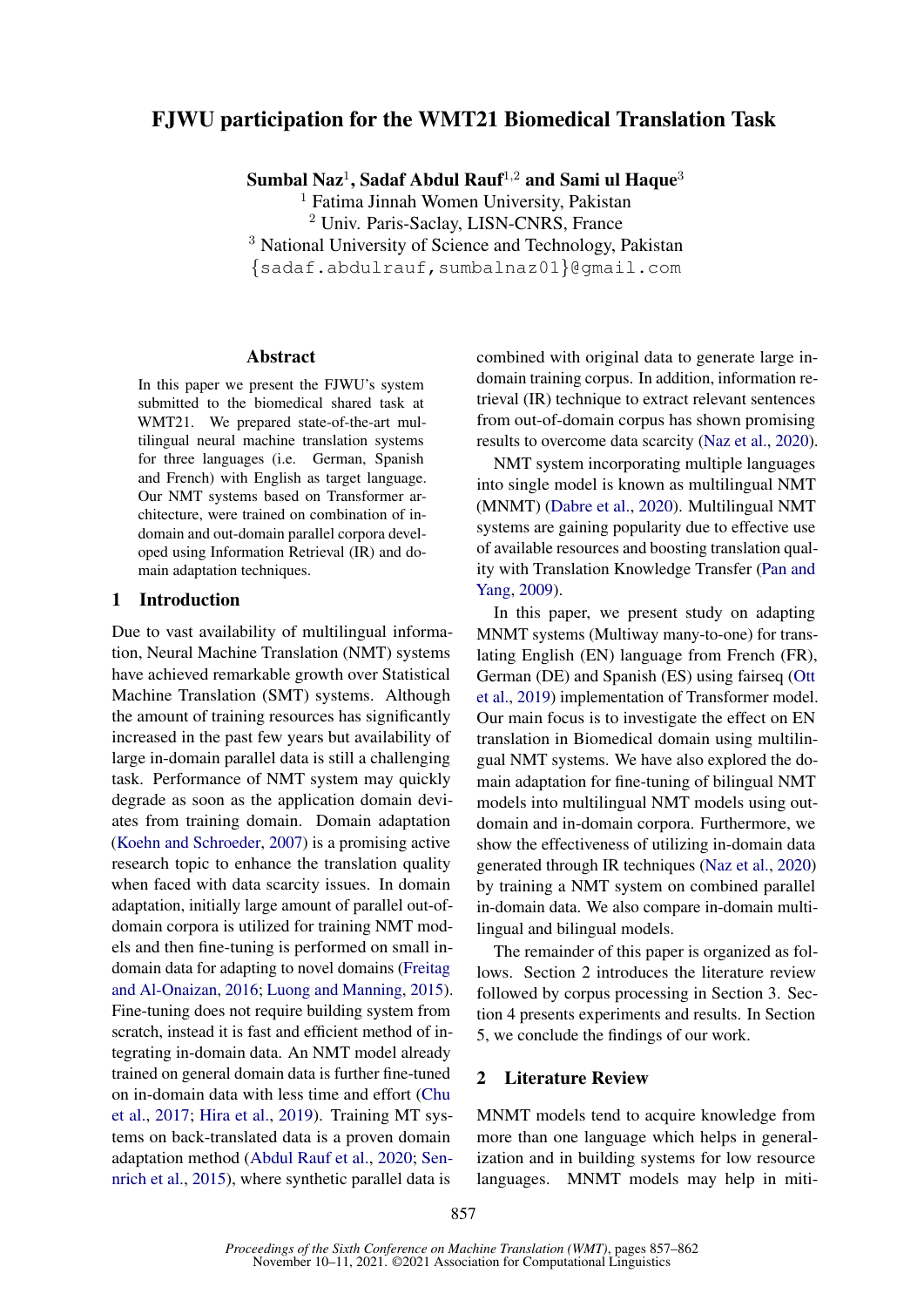<span id="page-1-0"></span>

| In-domain training data<br>2.6 M<br>UFAL<br>631 K<br>2.6 M<br>Scielo Health<br>124K<br>9 K<br>581 K<br>Scielo Biological<br>3 K<br>EDP<br><b>Medline Titles</b><br>612 K<br>285 K<br>46 K<br>66 K<br>Medline Abstracts<br>18 K<br><b>EMEA</b><br>1.10 M<br>1.09 <sub>M</sub><br>1.09 <sub>M</sub><br>In-domain IR training data<br>65 K<br>News Commentary-IR2<br>WikiPedia-IR2<br>84 K<br>Out-domain training data<br>30.9 M<br>UFAL<br>74.8 M<br>73.3 M<br>744 K<br>733 K<br>544 K<br><b>UFAL Dictionary</b><br>Scielo<br>433 K<br>UN<br>21.9 M<br>25.8 K<br>Development data<br>Medline18<br>321<br>311<br>239<br>Medline19<br>437<br>439<br>400<br>Test data<br>Medline20<br>466<br>409<br>479 | Corpus | <b>DE/EN</b> | <b>ES/EN</b> | <b>FR/EN</b> |  |  |  |  |  |
|----------------------------------------------------------------------------------------------------------------------------------------------------------------------------------------------------------------------------------------------------------------------------------------------------------------------------------------------------------------------------------------------------------------------------------------------------------------------------------------------------------------------------------------------------------------------------------------------------------------------------------------------------------------------------------------------------|--------|--------------|--------------|--------------|--|--|--|--|--|
|                                                                                                                                                                                                                                                                                                                                                                                                                                                                                                                                                                                                                                                                                                    |        |              |              |              |  |  |  |  |  |
|                                                                                                                                                                                                                                                                                                                                                                                                                                                                                                                                                                                                                                                                                                    |        |              |              |              |  |  |  |  |  |
|                                                                                                                                                                                                                                                                                                                                                                                                                                                                                                                                                                                                                                                                                                    |        |              |              |              |  |  |  |  |  |
|                                                                                                                                                                                                                                                                                                                                                                                                                                                                                                                                                                                                                                                                                                    |        |              |              |              |  |  |  |  |  |
|                                                                                                                                                                                                                                                                                                                                                                                                                                                                                                                                                                                                                                                                                                    |        |              |              |              |  |  |  |  |  |
|                                                                                                                                                                                                                                                                                                                                                                                                                                                                                                                                                                                                                                                                                                    |        |              |              |              |  |  |  |  |  |
|                                                                                                                                                                                                                                                                                                                                                                                                                                                                                                                                                                                                                                                                                                    |        |              |              |              |  |  |  |  |  |
|                                                                                                                                                                                                                                                                                                                                                                                                                                                                                                                                                                                                                                                                                                    |        |              |              |              |  |  |  |  |  |
|                                                                                                                                                                                                                                                                                                                                                                                                                                                                                                                                                                                                                                                                                                    |        |              |              |              |  |  |  |  |  |
|                                                                                                                                                                                                                                                                                                                                                                                                                                                                                                                                                                                                                                                                                                    |        |              |              |              |  |  |  |  |  |
|                                                                                                                                                                                                                                                                                                                                                                                                                                                                                                                                                                                                                                                                                                    |        |              |              |              |  |  |  |  |  |
|                                                                                                                                                                                                                                                                                                                                                                                                                                                                                                                                                                                                                                                                                                    |        |              |              |              |  |  |  |  |  |
|                                                                                                                                                                                                                                                                                                                                                                                                                                                                                                                                                                                                                                                                                                    |        |              |              |              |  |  |  |  |  |
|                                                                                                                                                                                                                                                                                                                                                                                                                                                                                                                                                                                                                                                                                                    |        |              |              |              |  |  |  |  |  |
|                                                                                                                                                                                                                                                                                                                                                                                                                                                                                                                                                                                                                                                                                                    |        |              |              |              |  |  |  |  |  |
|                                                                                                                                                                                                                                                                                                                                                                                                                                                                                                                                                                                                                                                                                                    |        |              |              |              |  |  |  |  |  |
|                                                                                                                                                                                                                                                                                                                                                                                                                                                                                                                                                                                                                                                                                                    |        |              |              |              |  |  |  |  |  |
|                                                                                                                                                                                                                                                                                                                                                                                                                                                                                                                                                                                                                                                                                                    |        |              |              |              |  |  |  |  |  |
|                                                                                                                                                                                                                                                                                                                                                                                                                                                                                                                                                                                                                                                                                                    |        |              |              |              |  |  |  |  |  |
|                                                                                                                                                                                                                                                                                                                                                                                                                                                                                                                                                                                                                                                                                                    |        |              |              |              |  |  |  |  |  |
|                                                                                                                                                                                                                                                                                                                                                                                                                                                                                                                                                                                                                                                                                                    |        |              |              |              |  |  |  |  |  |

Table 1: Sentence Pairs Used for Training, Development and Testing of MNMT models (K stands for "Thousand" and M stands for "Million")

gating the problem for resource poor languages [\(Dabre et al.,](#page-4-7) [2020\)](#page-4-7), where limited training data is available. Tubay and Costa-juss $\tilde{A}$  [\(2018\)](#page-5-0) submitted their NMT systems for English translation with multi-source similar languages including Portuguese, French and Spanish showing improvement of 6 BLEU points over single source NMT system. [Soares and Krallinger](#page-4-10) [\(2019\)](#page-4-10) also built NMT systems using two of the Romance languages, Spanish and Portuguese for translating into English language. For domain adaptation in NMT, fine-tuning models on in-domain parallel text is a common and effective approach [\(Peng et al.,](#page-4-11) [2020\)](#page-4-11). We assume that, the same can be used for training multilingual (many-to-one) NMT models. [Chu and Dabre](#page-4-12) [\(2019\)](#page-4-12) focused on fine-tuning MNMT models for domain adaptation, they initially trained different MNMT models using single domain and then further fine-tune on multi-domain corpora with mixed (combination of out-domain and in-domain) corpora.

#### 3 Corpus Pre-processing

This section describes parallel corpora used in training and evaluation of our models. Statistics of train,

development and test data are presented in Table [1.](#page-1-0) Main sources of data were provided by WMT21 Biomedical Translation Task. Data sources include:

- Medline abstracts and titles in-domain corpora consists of scientific publications [\(Baw](#page-3-1)[den et al.,](#page-3-1) [2019\)](#page-3-1). We used datasets available for DE/EN, ES/EN and FR/EN provided by WMT. These datasets are aligned through Bilingual Sentence Aligner<sup>[1](#page-1-1)</sup> [\(Moore,](#page-4-13) [2002\)](#page-4-13).
- EDP are the in-domain texts of scientific publications available for FR/EN language pair only [\(Neves et al.,](#page-4-14) [2018\)](#page-4-14).
- EMEA provides in-domain biomedical parallel corpus of documents related to medicinal products [\(Tiedemann,](#page-5-1) [2012\)](#page-5-1). We used corpora provided for DE/EN, ES/EN and FR/EN language pairs.
- Scielo in-domain corpus provided by WMT comprises of abstracts and titles in biological and health sciences domain [\(Neves et al.,](#page-4-15) [2016\)](#page-4-15). We used datasets provided for FR/EN and ES/EN language pairs.

We also used Scielo full text corpus of scientific articles as general domain data set provided for ES/EN language pair [\(Soares et al.,](#page-4-16) [2018\)](#page-4-16).

- UFAL Medical Corpus provides various indomain medical texts and out-domain corpus sources including dictionaries [\(Jimeno Yepes](#page-4-17) [et al.,](#page-4-17) [2017\)](#page-4-17). We included corpora provided for DE/EN, ES/EN and FR/EN language pairs.
- United Nations (UN) parallel corpus comprises of official records in general domain [\(Ziemski et al.,](#page-5-2) [2016\)](#page-5-2) . We used sources provided for ES/EN and FR/EN language pairs.

News Commentary<sup>[2](#page-1-2)</sup> and WikiPedia<sup>[3](#page-1-3)</sup> in-domain IR corpora are used. These corpora are extracted using data selection based on IR approach [\(Abdul-](#page-3-2)[Rauf et al.,](#page-3-2) [2016\)](#page-3-2) by using Medline titles as queries

```
1https://www.microsoft.com/en-us/
download/details.aspx?id=52608
  2http://opus.nlpl.eu/
News-Commentary-v14.php
  3http://opus.nlpl.eu/Wikipedia-v1.0.
php
```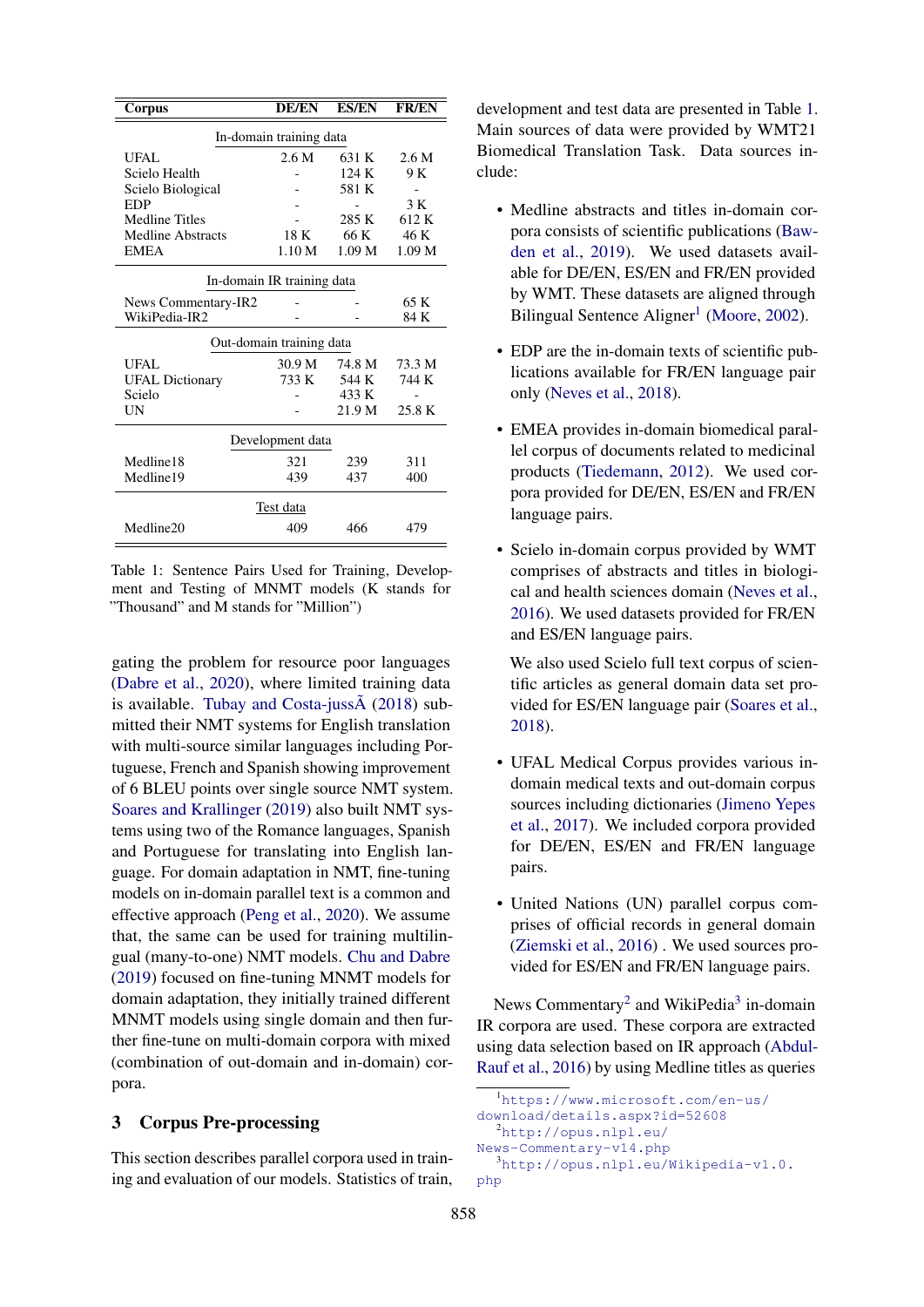<span id="page-2-1"></span>

|                  |            | ID             | <b>Train Set</b>               | $DE \rightarrow EN$ | $ES \rightarrow EN$ | $FR \rightarrow EN$ |
|------------------|------------|----------------|--------------------------------|---------------------|---------------------|---------------------|
| Multilingual     |            | M <sub>1</sub> | In-domain                      | $26.96^3$           | $39.12^{3}$         | 30.23               |
|                  | System I   | M <sub>2</sub> | $M1 \Rightarrow$ Medline       | $27.22^2$           | 39.40 <sup>1</sup>  | 33.79 <sup>1</sup>  |
|                  |            | M <sub>3</sub> | $M2 \Rightarrow$ Indomain+IR-2 | 27.38 <sup>1</sup>  | $39.36^2$           | 32.07 <sup>2</sup>  |
| Multilingual     |            | M4             | Out-domain                     | 20.97               | 29.75               | 24.86               |
|                  | System II  | M5.            | $M4 \Rightarrow In-domain$     | 26.40               | 38.87               | 30.94 <sup>3</sup>  |
|                  |            | M6             | $M5 \Rightarrow$ Medline       | 26.40               | 38.74               | 34.73               |
| <b>Bilingual</b> | System III | M7             | In-domain                      | 27.40               | 41.60               | 30.20               |

Table 2: Bilingual and Multilingual DE/ES/FR  $\rightarrow$  EN Transformer models and their BLEU scores for Medline20 test-sets for three language directions (DE→EN, ES→EN and FR→EN. (M here stands for 'Model'). Superscripts denote the runs submitted.

for retrieving related biomedical domain sentences. From experiments conducted by [\(Naz et al.,](#page-4-6) [2020\)](#page-4-6), corpora with top-2 best sentences gave good results in training NMT models for biomedical domain.

Medline18 and 19 testsets are used as development set. We used Medline20 testset provided by WMT20 [\(Bawden et al.,](#page-3-3) [2020\)](#page-3-3) as initial test sets to determine quality of our translation models. Preprocessing of data include tokenization and learning joint Byte Pair Encoding (BPE) [\(Sennrich et al.,](#page-4-18)  $2016$ ) using sentencepiece<sup>[4](#page-2-0)</sup> with a vocabulary size of 32K over in-domain corpus and encoding all available corpora with learned BPE.

#### 4 Experiments and Results

In this section we present details of experimentation along with training configurations.

#### 4.1 Training and Parameters

We employed Fairseq toolkit to train MNMT systems for (German, Spanish, French)  $\rightarrow$  English translation. We used Transformer architecture and followed similar configuration parameters for out systems as reported in original paper [\(Vaswani](#page-5-3) [et al.,](#page-5-3) [2017\)](#page-5-3). Batch size of 4K words and Adam optimizer was used in all experiments. Training was done till convergence and stopped if no improvement was noted in BLEU scores on development sets for 2-3 consecutive checkpoints. Fine-tuned models were trained for 150K steps unless early stopping is employed based on bleu score convergence.

# 4.2 NMT Models

We have categorized our experiments into 3 classes based on the corpora and training technique used. I) Multilingual models trained using all in-domain corpus and fine-tuned on Medline and IR. II) Multilingual models trained on all out-domain corpus and fine-tuned on all in-domain and Medline corpus. III) Bilingual models trained on all in-domain corpus. Results of all experiments are depicted in Table [2.](#page-2-1) BLEU score for all models is calculated using Sacrebleu [\(Post,](#page-4-19) [2018\)](#page-4-19) on Medline20 test-set for German-English, Spanish-English and French-English.

For System I:

- $M1$ : this is trained on all in-domain parallel corpus with a total size of 3.71M (DE-EN), 2.77M (ES-EN), 1.78M (FR-EN) sentences. Best BLEU score of 39.12 on Medline20 testset was achieved for ES→EN as it has high rate of Medline sentences (66K) as compared to FR $\rightarrow$ EN (46K) and DE $\rightarrow$ EN (18K).
- $M2$ : this model derived from  $M1$  by further tuning it on Medline corpus for domain adaptation which resulted in significant increase in BLEU score of +3.56 for FR→EN as compared to previous model  $(M1)$ . An increase of  $+0.26$  BLEU for DE $\rightarrow$ EN and  $+0.28$  BLEU for ES→EN is achieved.
- M3: M2 was further fine-tuned on IR corpus for FR→EN language pair but we observe no significant improvements in term of BLEU score on out test-set for all combinations of languages. IR corpus was extracted

<span id="page-2-0"></span><sup>4</sup>[https://github.com/google/](https://github.com/google/sentencepiece) [sentencepiece](https://github.com/google/sentencepiece)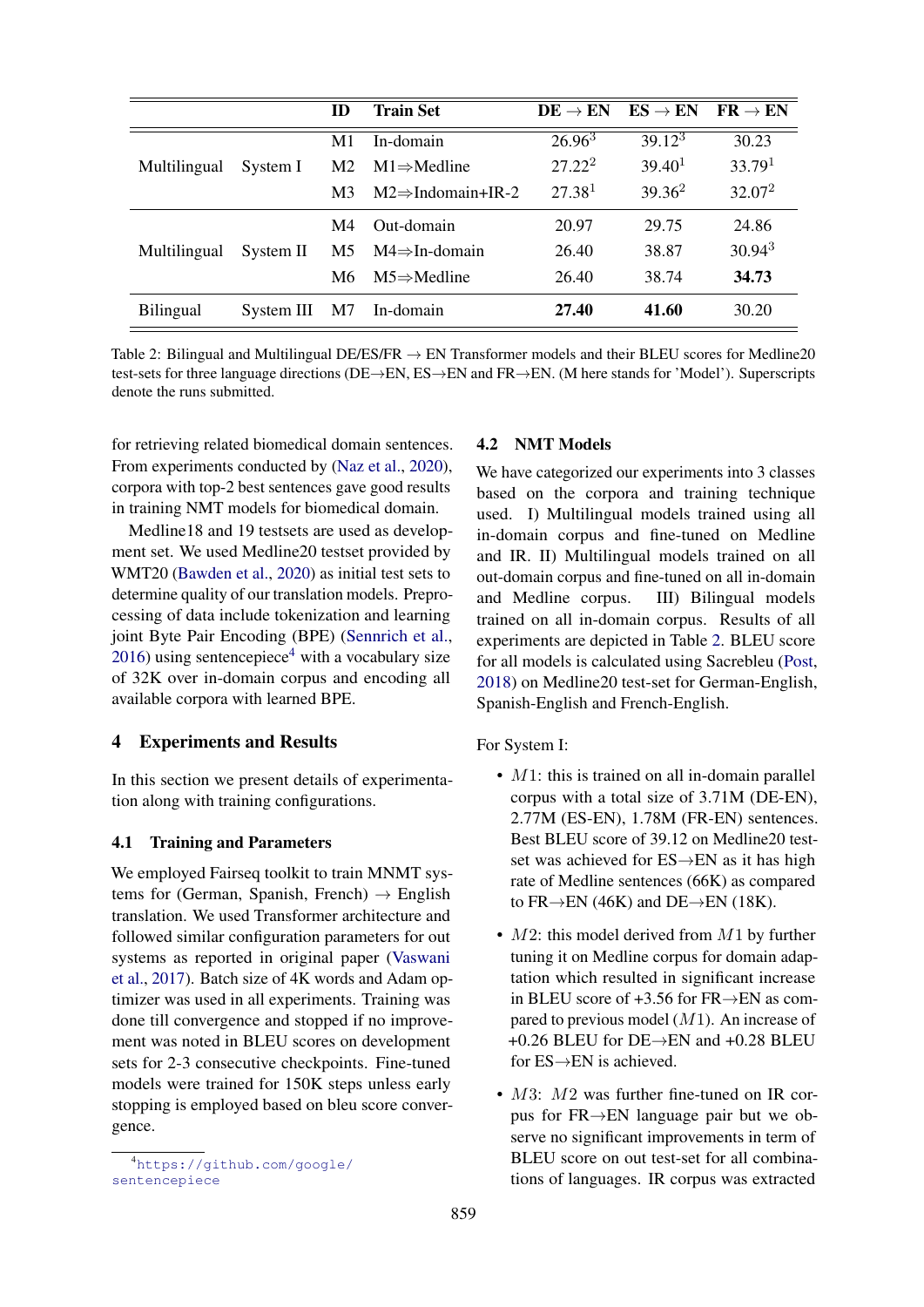from News commentary and Wikipedia parallel corpora. Apparently these corpora are far in language jargon from the traditional Medline tests, so we see no apparent gain. It is pertinent to note that IR data was only available for FR-EN thus the in-domain training corpus was used for other language pairs.

For System II:

- M4: this model is trained on all out-domain parallel corpus with a total size of 3.82M (DE-EN), 10.6M (ES-EN) 8.33M (FR-EN) sentences. Highest BLEU score of 29.75 is achieved with ES→EN test set. As the model is mainly trained on out-domain corpora, the huge difference in score is visible as compared to previous models. When compared with models trained on in-domain we see significant loss in BLEU scores for our current model.
- M5: previous model is fine tuned on indomain corpus that shows substantial improvements over baseline model. A gain of +5.43 points for DE $\rightarrow$ EN, +9.12 points for ES $\rightarrow$ EN and +6.08 points for FR→EN was achieved. This clearly indicates that fine-tuning is an effective method for improving quality of multilingual NMT.
- $M6$ :  $M5$  is further fine tuned on Medline corpus yielding an improvement of +3.79 points for FR $\rightarrow$ EN giving best score of 34.73 among all models . No significant improvement in DE→EN and ES→EN is observed.

For System III:

• M7: Represents the bilingual models trained on all in-domain corpus. Comparing with the multilingual models; ES→EN achieved the best score of 41.60 BLEU points in bilingual mode. Bilingual DE→EN results are comparable to the multilingual systems whereas for  $FR \rightarrow EN$  multilingual systems majorly outperformed the bilingual systems. Interestingly, ES→EN had more medline corpus as compared to other two. The three language pairs that we work on are not similar and thus do not have too much to gain from each other. Introducing other romance languages in the systems might lead to better performance for French and Spanish. The factor of training

corpus imbalance is also playing it's part, we intend to employ better sampling strategies for multilingual systems in future.

### 5 Conclusion

In this paper we have described our system submissions at WMT21 biomedical shared translation task under FJWU's submission. For our submission we trained multilingual NMT systems for German, Spanish and French languages with English as target language. We focused on utilizing in-domain and out-domain parallel corpora and domain adaptation techniques for training multilingual NMT systems. We showed that, domain adaptation using fine-tuning of multilingual NMT model can be a reasonable alternative to achieve good translation quality for novel domains.

# Acknowledgments

This study is funded by the National Research Program for Universities (NRPU) by Higher Education Commission of Pakistan (5469/Punjab/NRPU/R&D/HEC/2016).

# References

- <span id="page-3-0"></span>Sadaf Abdul Rauf, José Carlos Rosales Núñez, Minh Quang Pham, and François Yvon. 2020. [Limsi](https://www.aclweb.org/anthology/2020.wmt-1.86) [@ wmt 2020.](https://www.aclweb.org/anthology/2020.wmt-1.86) In *Proceedings of the Fifth Conference on Machine Translation*, pages 803–812, Online. Association for Computational Linguistics.
- <span id="page-3-2"></span>Sadaf Abdul-Rauf, Holger Schwenk, Patrik Lambert, and Mohammad Nawaz. 2016. Empirical use of information retrieval to build synthetic data for smt domain adaptation. *IEEE/ACM Transactions on Audio, Speech, and Language Processing*, 24(4):745–754.
- <span id="page-3-1"></span>Rachel Bawden, Kevin Bretonnel Cohen, Cristian Grozea, Antonio Jimeno Yepes, Madeleine Kittner, Martin Krallinger, Nancy Mah, Aurelie Neveol, Mariana Neves, Felipe Soares, Amy Siu, Karin Verspoor, and Maika Vicente Navarro. 2019. [Findings of the](https://doi.org/10.18653/v1/W19-5403) [WMT 2019 biomedical translation shared task: Eval](https://doi.org/10.18653/v1/W19-5403)[uation for MEDLINE abstracts and biomedical ter](https://doi.org/10.18653/v1/W19-5403)[minologies.](https://doi.org/10.18653/v1/W19-5403) In *Proceedings of the Fourth Conference on Machine Translation (Volume 3: Shared Task Papers, Day 2)*, pages 29–53, Florence, Italy. Association for Computational Linguistics.
- <span id="page-3-3"></span>Rachel Bawden, Giorgio Maria Di Nunzio, Cristian Grozea, Inigo Jauregi Unanue, Antonio Jimeno Yepes, Nancy Mah, David Martinez, Aurelie ´ Névéol, Mariana Neves, Maite Oronoz, Olatz Perezde Viñaspre, Massimo Piccardi, Roland Roller, Amy Siu, Philippe Thomas, Federica Vezzani, Maika Vicente Navarro, Dina Wiemann, and Lana Yeganova.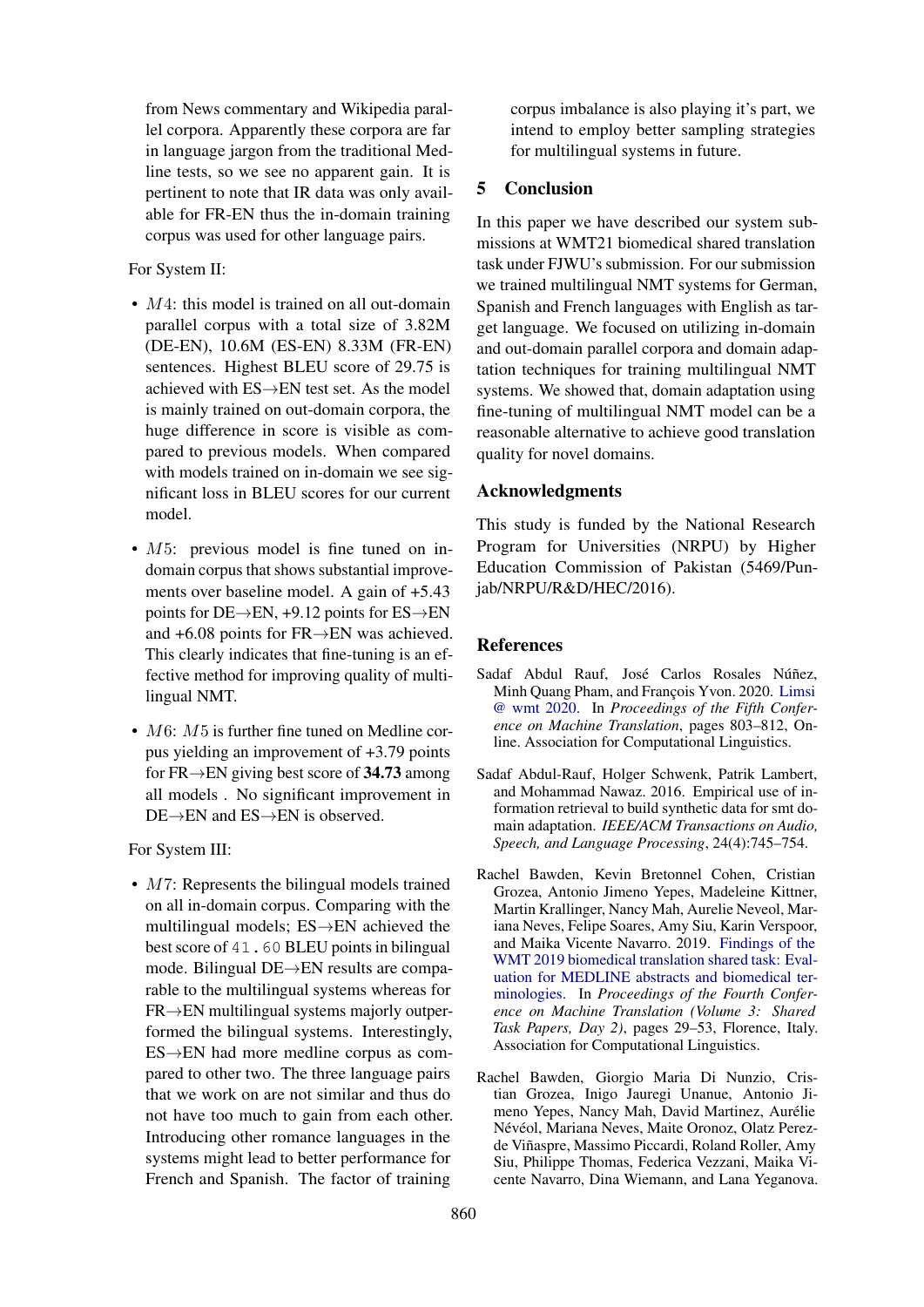2020. [Findings of the wmt 2020 biomedical transla](https://www.aclweb.org/anthology/2020.wmt-1.76)[tion shared task: Basque, italian and russian as new](https://www.aclweb.org/anthology/2020.wmt-1.76) [additional languages.](https://www.aclweb.org/anthology/2020.wmt-1.76) In *Proceedings of the Fifth Conference on Machine Translation*, pages 660–687, Online. Association for Computational Linguistics.

- <span id="page-4-12"></span>Chenhui Chu and Raj Dabre. 2019. Multilingual multidomain adaptation approaches for neural machine translation. *arXiv preprint arXiv:1906.07978*.
- <span id="page-4-3"></span>Chenhui Chu, Raj Dabre, and Sadao Kurohashi. 2017. [An empirical comparison of domain adaptation](https://doi.org/10.18653/v1/P17-2061) [methods for neural machine translation.](https://doi.org/10.18653/v1/P17-2061) In *Proceedings of the 55th Annual Meeting of the Association for Computational Linguistics (Volume 2: Short Papers)*, pages 385–391, Vancouver, Canada. Association for Computational Linguistics.
- <span id="page-4-7"></span>Raj Dabre, Chenhui Chu, and Anoop Kunchukuttan. 2020. [A survey of multilingual neural machine](https://doi.org/10.1145/3406095) [translation.](https://doi.org/10.1145/3406095) *ACM Comput. Surv.*, 53(5).
- <span id="page-4-1"></span>Markus Freitag and Yaser Al-Onaizan. 2016. Fast domain adaptation for neural machine translation. *arXiv preprint arXiv:1612.06897*.
- <span id="page-4-4"></span>Noor-e Hira, Sadaf Abdul Rauf, Kiran Kiani, Ammara Zafar, and Raheel Nawaz. 2019. [Exploring transfer](https://doi.org/10.18653/v1/W19-5419) [learning and domain data selection for the biomed](https://doi.org/10.18653/v1/W19-5419)[ical translation.](https://doi.org/10.18653/v1/W19-5419) In *Proceedings of the Fourth Conference on Machine Translation (Volume 3: Shared Task Papers, Day 2)*, pages 156–163, Florence, Italy. Association for Computational Linguistics.
- <span id="page-4-17"></span>Antonio Jimeno Yepes, Aurélie Névéol, Mariana Neves, Karin Verspoor, Ondřej Bojar, Arthur Boyer, Cristian Grozea, Barry Haddow, Madeleine Kittner, Yvonne Lichtblau, Pavel Pecina, Roland Roller, Rudolf Rosa, Amy Siu, Philippe Thomas, and Saskia Trescher. 2017. [Findings of the WMT 2017](https://doi.org/10.18653/v1/W17-4719) [biomedical translation shared task.](https://doi.org/10.18653/v1/W17-4719) In *Proceedings of the Second Conference on Machine Translation*, pages 234–247, Copenhagen, Denmark. Association for Computational Linguistics.
- <span id="page-4-0"></span>Philipp Koehn and Josh Schroeder. 2007. Experiments in domain adaptation for statistical machine translation. In *Proceedings of the second workshop on statistical machine translation*, pages 224–227.
- <span id="page-4-2"></span>Minh-Thang Luong and Christopher D. Manning. 2015. Stanford neural machine translation systems for spoken language domain. In *Proceedings of the International Workshop on Spoken Language Translation*, IWSLT, Da Nang, Vietnam.
- <span id="page-4-13"></span>Robert C. Moore. 2002. [Fast and accurate sentence](https://www.microsoft.com/en-us/research/publication/fast-and-accurate-sentence-alignment-of-bilingual-corpora/) [alignment of bilingual corpora.](https://www.microsoft.com/en-us/research/publication/fast-and-accurate-sentence-alignment-of-bilingual-corpora/) In *Proc. AMTA'02*, Lecture Notes in Computer Science 2499, pages 135–144, Tiburon, CA, USA. Springer Verlag.
- <span id="page-4-6"></span>Sumbal Naz, Sadaf Abdul Rauf, Noor-e Hira, and Sami Ul Haq. 2020. [Fjwu participation for the](https://www.aclweb.org/anthology/2020.wmt-1.92) [wmt20 biomedical translation task.](https://www.aclweb.org/anthology/2020.wmt-1.92) In *Proceedings of the Fifth Conference on Machine Translation*, pages 849–856, Online. Association for Computational Linguistics.
- <span id="page-4-14"></span>Mariana Neves, Antonio Jimeno Yepes, Aurelie ´ Névéol, Cristian Grozea, Amy Siu, Madeleine Kittner, and Karin Verspoor. 2018. [Findings of the](https://doi.org/10.18653/v1/W18-6403) [WMT 2018 biomedical translation shared task: Eval](https://doi.org/10.18653/v1/W18-6403)[uation on Medline test sets.](https://doi.org/10.18653/v1/W18-6403) In *Proceedings of the Third Conference on Machine Translation: Shared Task Papers*, pages 324–339, Belgium, Brussels. Association for Computational Linguistics.
- <span id="page-4-15"></span>Mariana Neves, Antonio Jimeno Yepes, and Aurélie Névéol. 2016. [The scielo corpus: a parallel cor](https://aclanthology.org/L16-1470)[pus of scientific publications for biomedicine.](https://aclanthology.org/L16-1470) In *Proceedings of the Tenth International Conference on Language Resources and Evaluation (LREC'16)*, pages 2942–2948, Portorož, Slovenia. European Language Resources Association (ELRA).
- <span id="page-4-9"></span>Myle Ott, Sergey Edunov, Alexei Baevski, Angela Fan, Sam Gross, Nathan Ng, David Grangier, and Michael Auli. 2019. [fairseq: A fast, extensible](https://doi.org/10.18653/v1/N19-4009) [toolkit for sequence modeling.](https://doi.org/10.18653/v1/N19-4009) In *Proceedings of the 2019 Conference of the North American Chapter of the Association for Computational Linguistics (Demonstrations)*, pages 48–53, Minneapolis, Minnesota. Association for Computational Linguistics.
- <span id="page-4-8"></span>Sinno Jialin Pan and Qiang Yang. 2009. A survey on transfer learning. *IEEE Transactions on knowledge and data engineering*, 22(10):1345–1359.
- <span id="page-4-11"></span>Wei Peng, Jianfeng Liu, Minghan Wang, Liangyou Li, Xupeng Meng, Hao Yang, and Qun Liu. 2020. [Huawei's submissions to the wmt20 biomedical](https://www.aclweb.org/anthology/2020.wmt-1.93) [translation task.](https://www.aclweb.org/anthology/2020.wmt-1.93) In *Proceedings of the Fifth Conference on Machine Translation*, pages 857–861, Online. Association for Computational Linguistics.
- <span id="page-4-19"></span>Matt Post. 2018. [A call for clarity in reporting BLEU](https://doi.org/10.18653/v1/W18-6319) [scores.](https://doi.org/10.18653/v1/W18-6319) In *Proceedings of the Third Conference on Machine Translation: Research Papers*, pages 186– 191, Brussels, Belgium. Association for Computational Linguistics.
- <span id="page-4-5"></span>Rico Sennrich, Barry Haddow, and Alexandra Birch. 2015. Improving neural machine translation models with monolingual data. *arXiv preprint arXiv:1511.06709*.
- <span id="page-4-18"></span>Rico Sennrich, Barry Haddow, and Alexandra Birch. 2016. [Neural machine translation of rare words with](https://doi.org/10.18653/v1/P16-1162) [subword units.](https://doi.org/10.18653/v1/P16-1162) In *Proceedings of the 54th Annual Meeting of the Association for Computational Linguistics (Volume 1: Long Papers)*, pages 1715–1725, Berlin, Germany.
- <span id="page-4-10"></span>Felipe Soares and Martin Krallinger. 2019. [Bsc par](http://www.aclweb.org/anthology/W19-5422)[ticipation in the wmt translation of biomedical ab](http://www.aclweb.org/anthology/W19-5422)[stracts.](http://www.aclweb.org/anthology/W19-5422) In *Proceedings of the Fourth Conference on Machine Translation (Volume 3: Shared Task Papers, Day 2)*, pages 177–180, Florence, Italy. Association for Computational Linguistics.
- <span id="page-4-16"></span>Felipe Soares, Viviane Moreira, and Karin Becker. 2018. [A large parallel corpus of full-text scientific](http://aclweb.org/anthology/L18-1546)